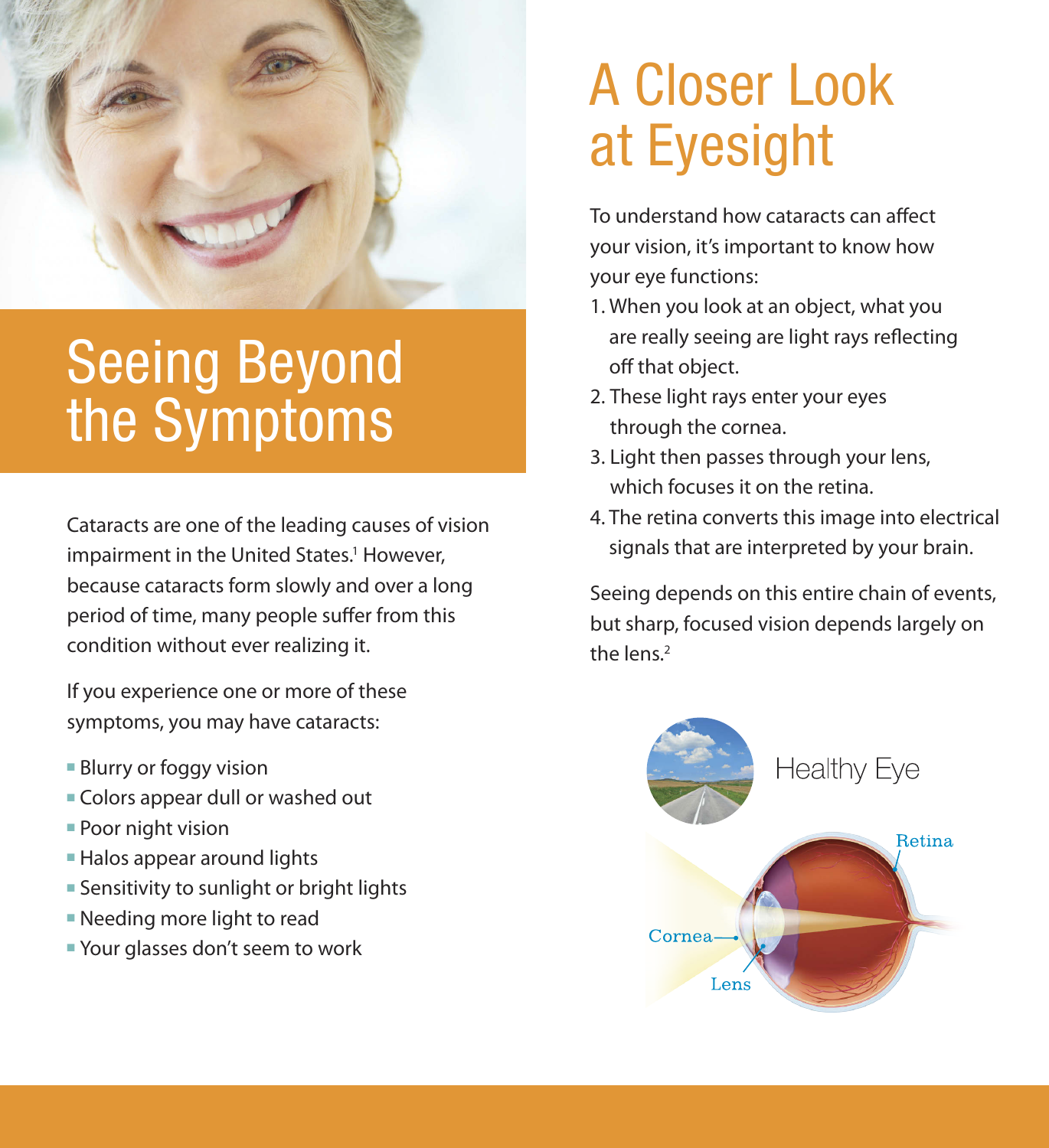# Cataracts Are a Natural Part of Life

Simply put, a cataract is a clouding of the lens inside your eye. This is a natural part of aging—if you are over 55, there's a good chance you have some form of cataracts.

When the lens becomes clouded with a cataract, it prevents light and images from reaching the retina.<sup>3</sup> Vision with cataracts has been described as seeing life through a cloudy window—objects become blurred, colors become dull and seeing at night becomes much more difficult.



Unfortunately for many of us, cataracts aren't the only condition that can impact our eyesight. This can compound our vision problems as we age.

## Other Common Vision Problems

#### Myopia (Nearsightedness)

People who are nearsighted can see up close, but have difficulty seeing objects at a distance. Myopia is typically caused by your eye having a focal distance that is too short.4



## Hyperopia (Farsightedness)

Farsighted people can see objects at a distance, but have difficulty seeing up close. Hyperopia is typically caused by your eye having a focal distance that is too long.<sup>5</sup>



#### Astigmatism

Astigmatism is a common condition caused by an irregularly shaped cornea or lens. This warps or distorts light rays entering your eye, making it difficult for your lens to properly focus the image.<sup>6</sup>

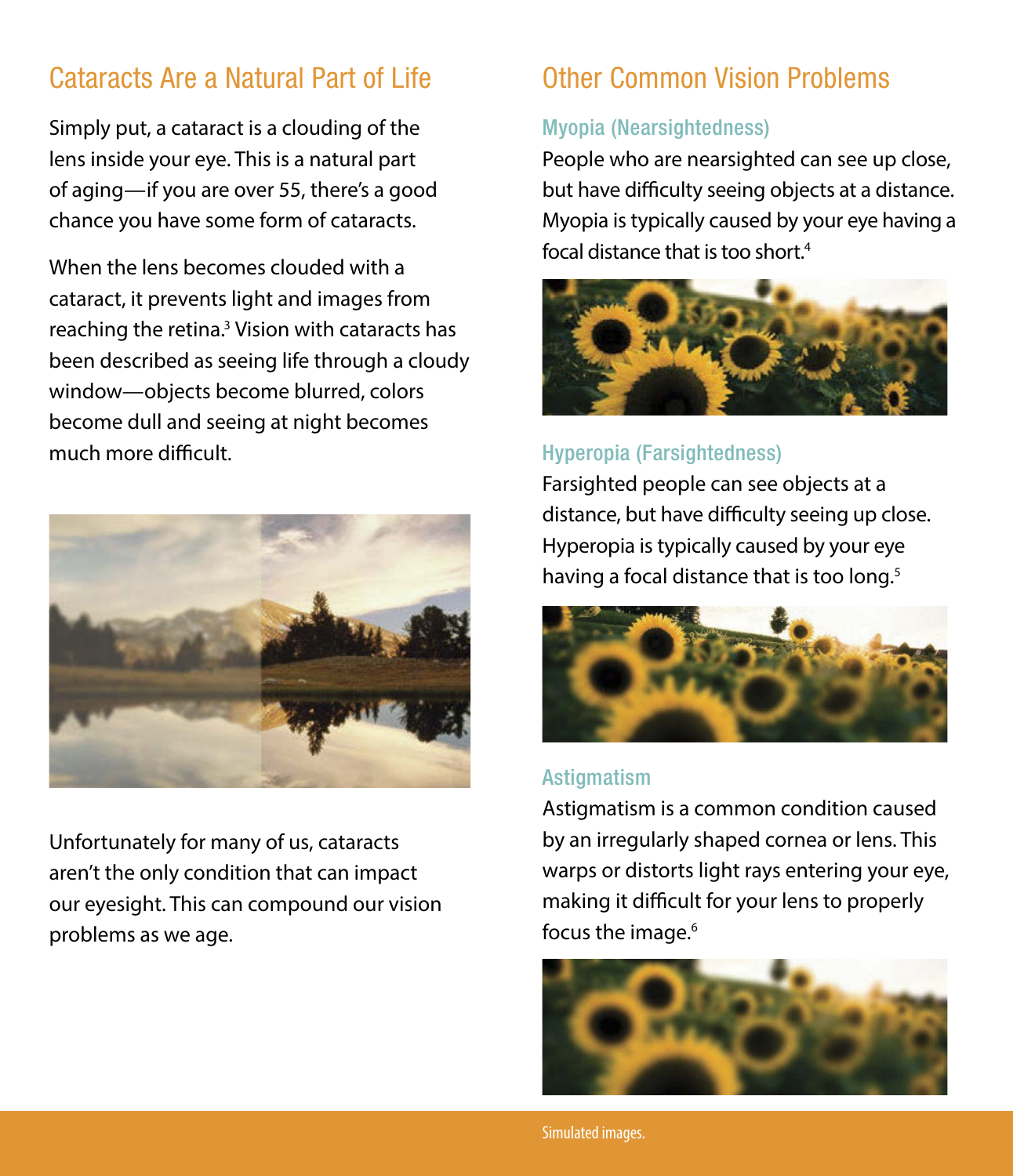

#### Presbyopia

Like cataracts, presbyopia is a naturally occurring condition as we age. Over time, your lens hardens, diminishing its ability to flex and focus.7 The result is poor up-close vision. If you find yourself holding objects farther away to see them clearly, you have presbyopia.

## Treating Your Cataracts

Unfortunately, there is no real way to prevent cataracts. Because they are a natural condition that occurs over time, cataracts can't be cured or prevented by medicines, diet or even lasers. The only way to truly correct your vision is to remove your clouded lens and replace it with a new, artificial one.

The good news is that cataract surgery is usually a safe, simple procedure performed thousands of times every day all over the world on people just like you. And even better, cataract surgery can offer an opportunity to correct other vision problems you might have, such as astigmatism or presbyopia—even if you've had them your entire life!

# Clarity in the Blink of an Eye

More than three million cataract procedures are performed each year in the United States alone.<sup>8</sup> First, the doctor uses a topical anesthetic to ensure you are comfortable and do not feel pain.<sup>9</sup> Next, a tiny incision is made in the eye, and an instrument typically no bigger than the tip of a pen is inserted. This instrument is then used to break up and remove the cataract. Finally, a replacement lens, or IOL, is implanted through the same small incision and set into place. The whole process usually lasts only a few minutes.

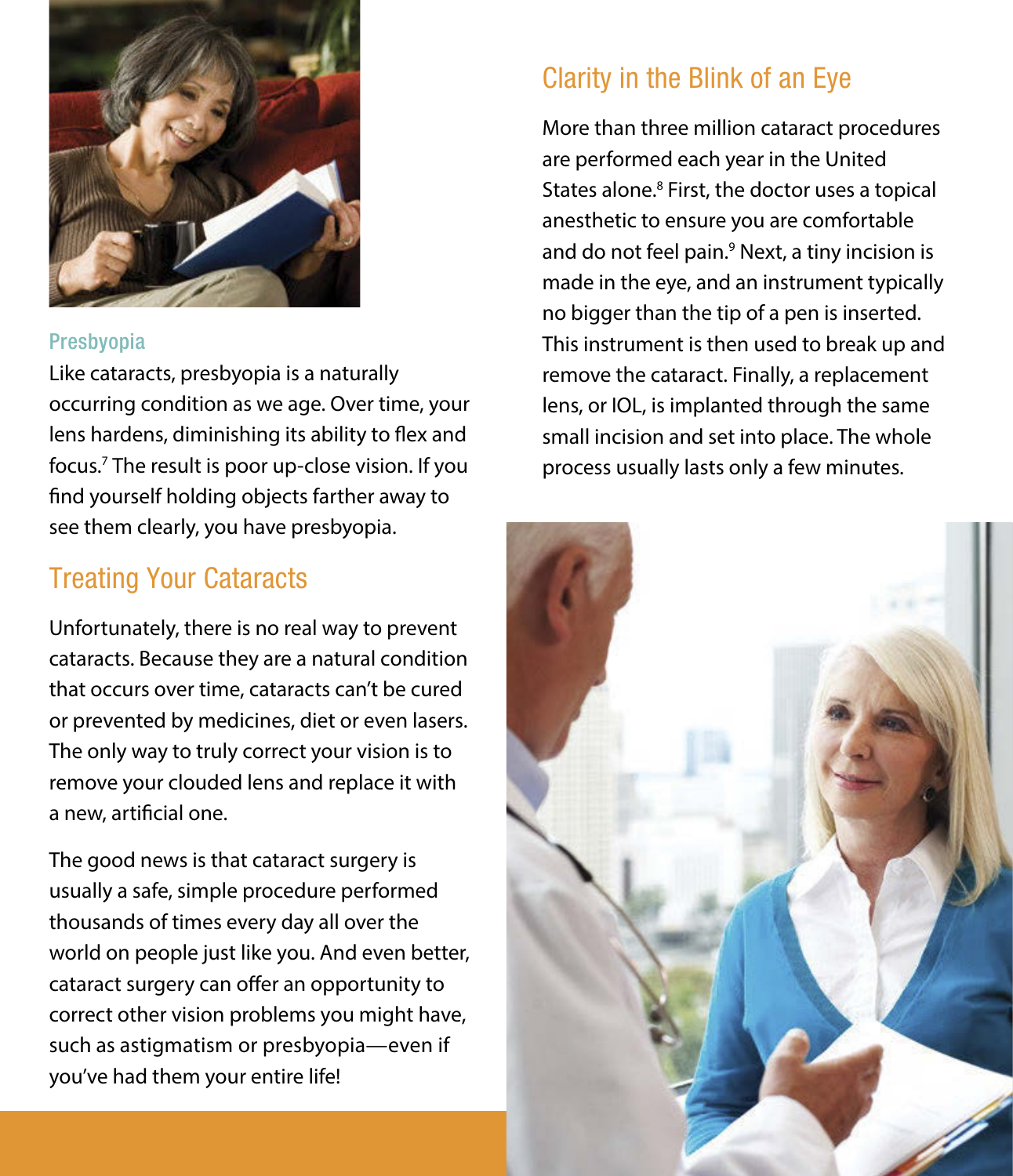# What to Expect from Your Procedure

Most people are surprised to find just how easy, quick and relatively pain-free their cataract procedure is. In most cases, patients are back to their normal activities the very next day.9,10

When preparing for your procedure, remember the following:

- The surgery does not require an overnight stay, so you will need someone to drive you home the same day.
- Before and/or after surgery, your doctor may prescribe eye drops to help prevent infection and reduce swelling for faster recovery.<sup>10</sup>
- Most patients experience improved vision very soon after surgery, but your sight may continue to steadily improve.10
- Only one eye is treated at a time to give each eye time to adjust individually.

Following your procedure, your brain will have to learn how to work with your new artificial lens. It might take a few weeks or even several months for your vision to be optimal. After one year, and every year thereafter, you should have a complete eye exam by your eye doctor to ensure your eyes stay healthy.

While cataract surgery is one of the safest procedures performed today, there can be some complications or side effects.<sup>11</sup> These complications are relatively rare, and most can be treated successfully.

Talk to your doctor about the risks and benefits of cataract procedures so you can make an informed decision about your options.



Need help finding a surgeon? Visit CataractSurgery.com to use our surgeon locator today!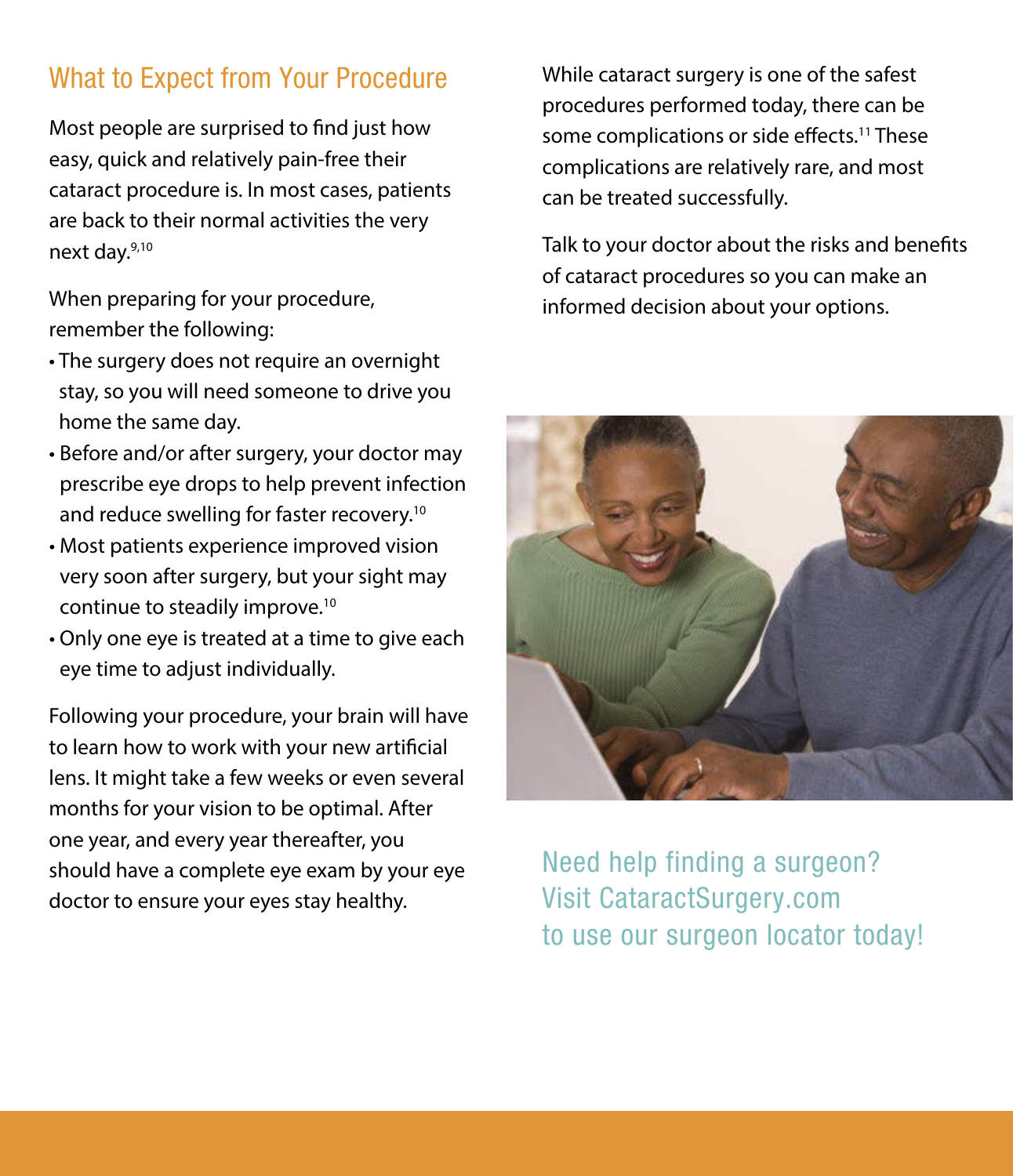# Take Control of Your Vision

Believe it or not, there has never been a better time to have cataract surgery. Today, patients can choose from a wide variety of replacement lenses—and the results can be extraordinary. Depending on the lens you choose, you could have clear, sharp vision with little to no need for corrective eyewear!<sup>12</sup>



# Which Lens is Right for Me?

An intraocular lens, or IOL, is an artificial lens used to replace your cloudy natural lens. Here are three of the most common types of IOLs currently available and what each is designed to do for your vision:

#### Monofocal Lenses

Monofocal lenses, such as the AcrySof<sup>®</sup> IQ IOL, have a single focal point for clear distance vision. However, while distance vision is usually improved, most patients still need to wear glasses for up-close tasks, like reading or working at a computer.<sup>13</sup>

#### Astigmatism-Correcting Lenses

These types of lenses, such as the AcrySof<sup>®</sup> IQ Toric IOL, are specifically designed for patients with astigmatism. Similar to monofocal IOLs, these lenses offer much-improved distance vision, though patients will usually still require glasses for near-vision activities.14

#### Multifocal Lenses

Multifocal lenses, like the AcrySof<sup>®</sup> IQ ReSTOR<sup>®</sup> IOL, are designed to provide a full range of clear, sharp vision. These lenses restore cataract-impaired vision and can correct for nearsightedness, farsightedness and presbyopia for better quality of life. In fact, 78% of patients in a clinical study reported complete freedom from glasses.15

AcrySof® IQ IOLs are the most trusted, most widely utilized lenses in the world. With over 60 million used to date,<sup>16</sup> AcrySof<sup>®</sup> IOLs have been shown to improve many aspects of patients' lives after cataract surgery:

- Enhanced color perception as well as overall vision<sup>17</sup>
- Increased satisfaction with everyday activities, such as driving<sup>17</sup>
- Less frustration, worry and irritability due to vision problems<sup>17</sup>

Your doctor will help you determine which lens is right for you, based on your eyes, your visual needs and your lifestyle. Remember to talk to him or her about all of your options.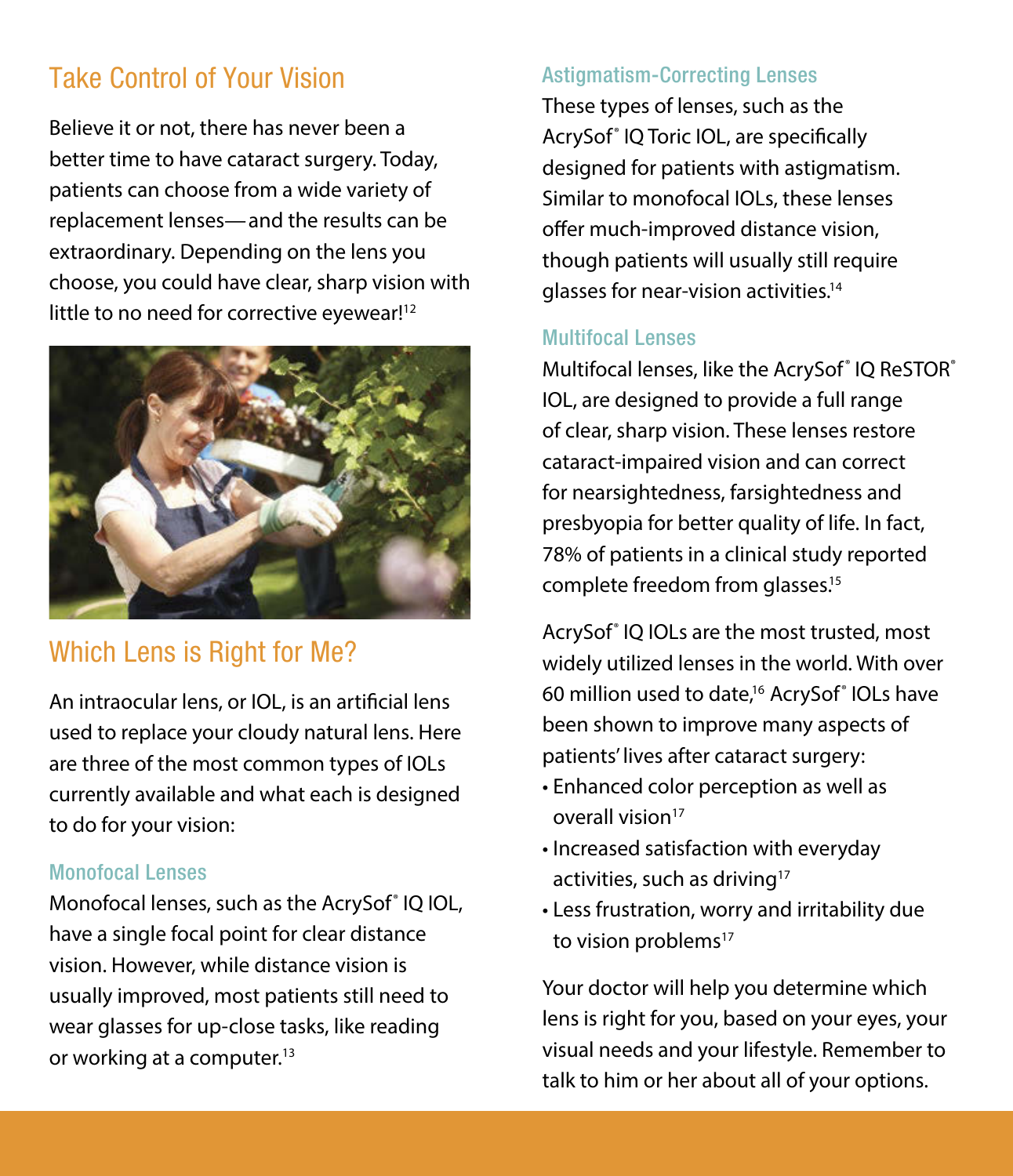# Frequently Asked Questions

## When is the best time to treat cataracts?

Many people believe cataracts have to be "ripe" before they can be removed. This is simply not true. Cataract surgery is a routine procedure that can be performed as soon as your vision interferes with your quality of life.<sup>18</sup>

## What happens if cataracts go untreated?

Over time, the clouded areas of your lens can become larger and denser, causing your sight to become worse. This can take anywhere from a few months to many years. Eventually, though, your entire lens can cloud over and cause blindness.12

### Which lens will work best for me?

No single lens is right for everyone, and only your eye doctor can determine the most appropriate option for you.



## Do all lenses let you see at different distances?

No, only lenses with multiple focal points are designed to give you a full range of clear vision. For instance, the AcrySof<sup>®</sup> IQ ReSTOR<sup>®</sup> lens is designed to perform near, far and everywhere in between, so you can experience crisp vision for the most important things in your life, like reading, driving and outdoor activities.15

## Will they treat both eyes at the same time?

No. Your doctor will only treat one eye per procedure, allowing your eye adequate time to recover and stabilize before treating the other. This usually takes several weeks.

## Can cataracts come back?

Once a cataract has been removed, it cannot return. However, over time, a small percentage of patients may notice that their vision has once again become cloudy. This condition is known as a secondary cataract, and it can be easily treated by a laser procedure performed in your doctor's office.<sup>19</sup>

## How successful is cataract surgery?

Cataract surgery has an overall success rate of more than 95%, making it one of the most successful procedures performed today.<sup>20</sup>

For more information about cataracts and cataract procedures, visit CataractSurgery.com.